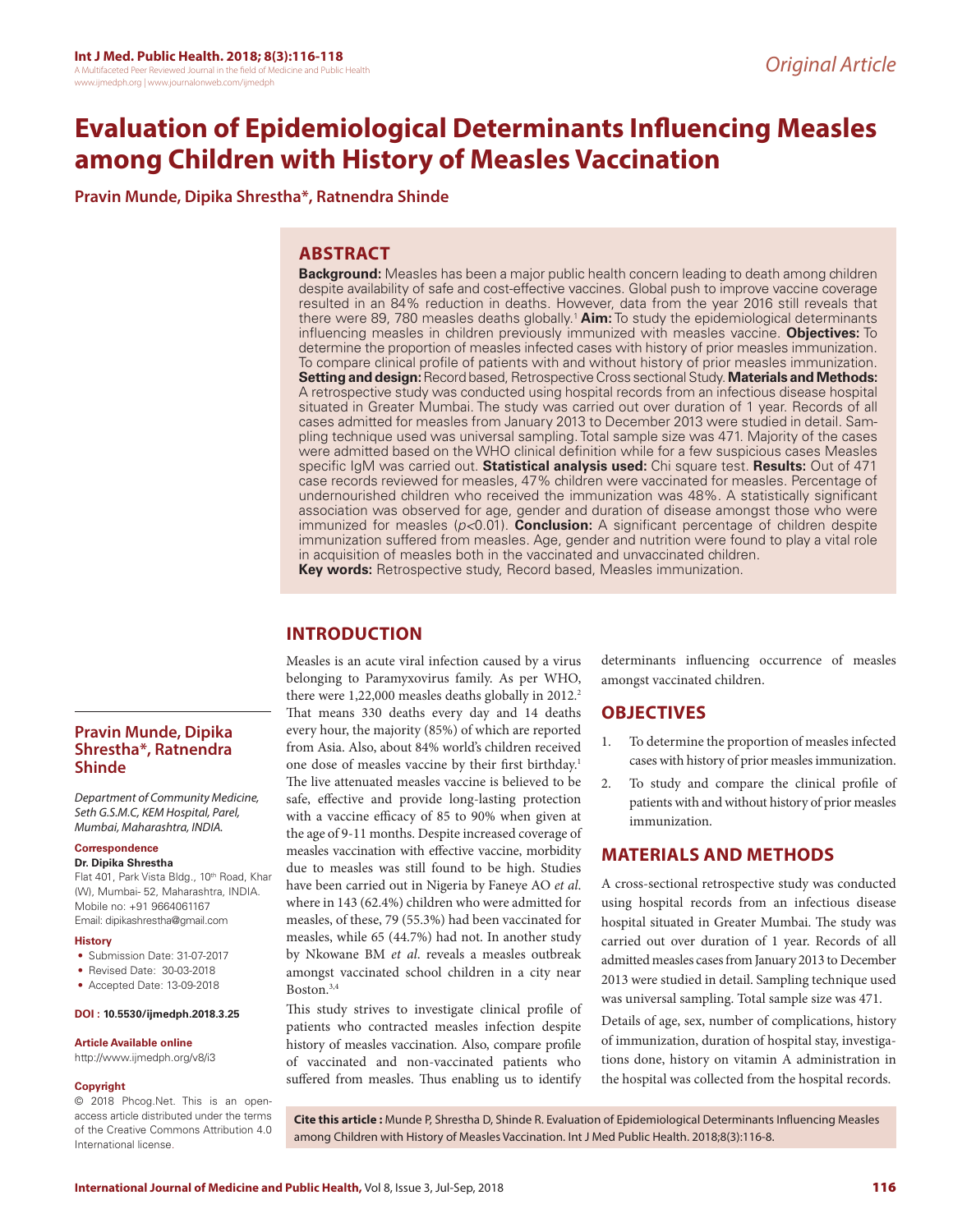#### Inclusion Criteria

Case records of pediatric children below 12 years admitted during January 2013 to December 2013 with clinical measles diagnosed by trained physician.

**Clinical case definition (WHO)**- any person in whom a clinician suspects measles infection or any person with fever and maculopapular rash (i.e. non-vesicular) and cough, coryza (i.e. runny nose) or conjunctivitis (i.e. red eyes)

#### Exclusion Criteria

- 1. Incomplete and unreliable case records i.e. case records on which measles vaccination status is not mentioned.
- Patients who were clinically diagnosed as measles and who had taken discharge against medical advice.

Data was entered using Microsoft-Excel 2011 Software and analyzed by using SPSS Software version 21.0. Chi Square test was used to demonstrate statistical association between the variables in the study.

# **RESULTS AND DISCUSSION**

Out of a total of 471 measles cases, percentage of vaccinated cases (47%) is almost equal to unvaccinated cases (53%). Indicative of increasing cases among previously immunised patients. Similar findings was observed by R. Ganesh and T. Vasanthi.<sup>2,5</sup> Most likely due to Ineffective vaccines and waning of vaccine immunity with time. (Table 1)

The number of measles cases among children who were vaccinated was found to be significantly higher after the age of 1 year ( $n= 199$ ,  $p<0.01$ , Table 1) which was similar to earlier study by Sharma, *et al*. 6 This calls for stringent implementation of quality immunization practices along with quality nutrition, hygiene, sanitation and safe water provisions. Also high maternal antibody levels can alter immunization response to first dose of measles vaccine at 9 months and its subsequent effect on response to MMR at 16-18 months, as stated in an article "Time to rethink measles vaccination schedule in India", by T. Jacob John and Valson P Verghese

A significant association was noted amongst measles cases in vaccinated female children (*P*<0.01, Table 1). The ratio of measles cases female: male is 1.15:1. A significantly higher number of vaccinated female children with measles were admitted as compared to vaccinated male cases. This may be due to higher prevalence of under nutrition in female child.

Proportion of undernourished cases admitted for measles (n=371, 67%) was higher than those who had a normal nutritional status, indicating that poor nutrition can be a predisposing factor to measles as it reduces immunity to fight infections. However, this finding was not found to be statistically significant (p>0.05, Table 1). Similar finding was mentioned in report of Director General, WHO in 1995, "Bridging the gaps" which stated that along with need for quality routine immunizations we must also strengthen immunity by providing quality supplementary nutrition, growth chart monitoring and timely intervention.7

Complications following measles were found to be significantly higher in those who were unvaccinated than those who were vaccinated for the same (*P*<0.01, Table 1). This finding was similar with study of Ashok Mishra *et al*. where in 94 cases presented with pneumonia, 2 with convulsions, 2 with pneumonia and convulsions, 1 with meningitis, 1 with hepatitis and 3 deaths, all of which were among unvaccinated group of children admitted for measles.<sup>8</sup>

A highly significant association between duration of disease and vaccination status among cases of measles was observed  $(X^2=250.5, p<0.01,$ Table 2). In majority of the measles cases that were vaccinated the duration of disease did not exceed 8 days (*P*<0.01, Table 1). Among the unvaccinated cases the duration of disease over 8 days was significantly higher than those children who were vaccinated for measles. Similar findings were observed in a study by Mitchell P *et al*. where in vaccination modified the clinical duration amongst children who suffered from measles.<sup>9</sup>

Pneumonia was the commonest complication seen in 67 (27%) nonvaccinated cases which was 29 (13%) in vaccinated cases**.** (Table 2) No death was seen in cases with history of measles vaccination, was the prime encouraging outcome for measles vacination. A similar study was seen by CR Sudfield *et al*. where in pneumonia was found to be the most common complication among the unimmunized children for measles.<sup>10</sup>

| Table 1: Association between cases and variables under study. |                    |                                   |                       |              |                            |  |
|---------------------------------------------------------------|--------------------|-----------------------------------|-----------------------|--------------|----------------------------|--|
| <b>Criteria</b>                                               | <b>Subcategory</b> | <b>Vaccinated</b><br><b>Cases</b> | <b>Not vaccinated</b> | <b>Total</b> | P value                    |  |
| Age                                                           | $< 1$ year         | 21(24%)                           | 67 (76%)              | 88 (100%)    |                            |  |
|                                                               | $1-5$ years        | 115(44%)                          | 146 (56%)             | 261(100%)    | 0.0000001<br>$(X^2=43.22)$ |  |
|                                                               | >5 years           | 84 (55%)                          | 38 (45%)              | 152 (100%)   |                            |  |
| Gender                                                        | Male               | 88 (40%)                          | 131 (60%)             | 219 (100%)   | 0.0081                     |  |
|                                                               | Female             | 132 (84%)                         | 120(16%)              | 252 (100%)   | $(X^2=7.004)$              |  |
| Nutrition                                                     | Normal             | 70 (45%)                          | 87 (55%)              | 157 (100%)   | 0.5137                     |  |
|                                                               | Undernourished     | 150 (48%)                         | 164 (52%)             | 314 (100%)   | $(X^2=0.426)$              |  |
| Complications                                                 | Present            | 163(41%)                          | 230 (59%)             | 393 (100%)   | 0.0000003                  |  |
|                                                               | Absent             | 57 (73%)                          | 21(27%)               | 78 (100%)    | $(X^2=26.11)$              |  |
| Disease duration                                              | $< 8 \text{ days}$ | 208 (67%)                         | 181 (33%)             | 389 (100%)   |                            |  |
|                                                               | 8 to 14 days       | 8 (13%)                           | 56 (87%)              | 64 (100%)    | 0.0000001<br>$(X^2=250.5)$ |  |
|                                                               | $> 14$ days        | 4(22%)                            | 14 (78%)              | 18 (100%)    |                            |  |